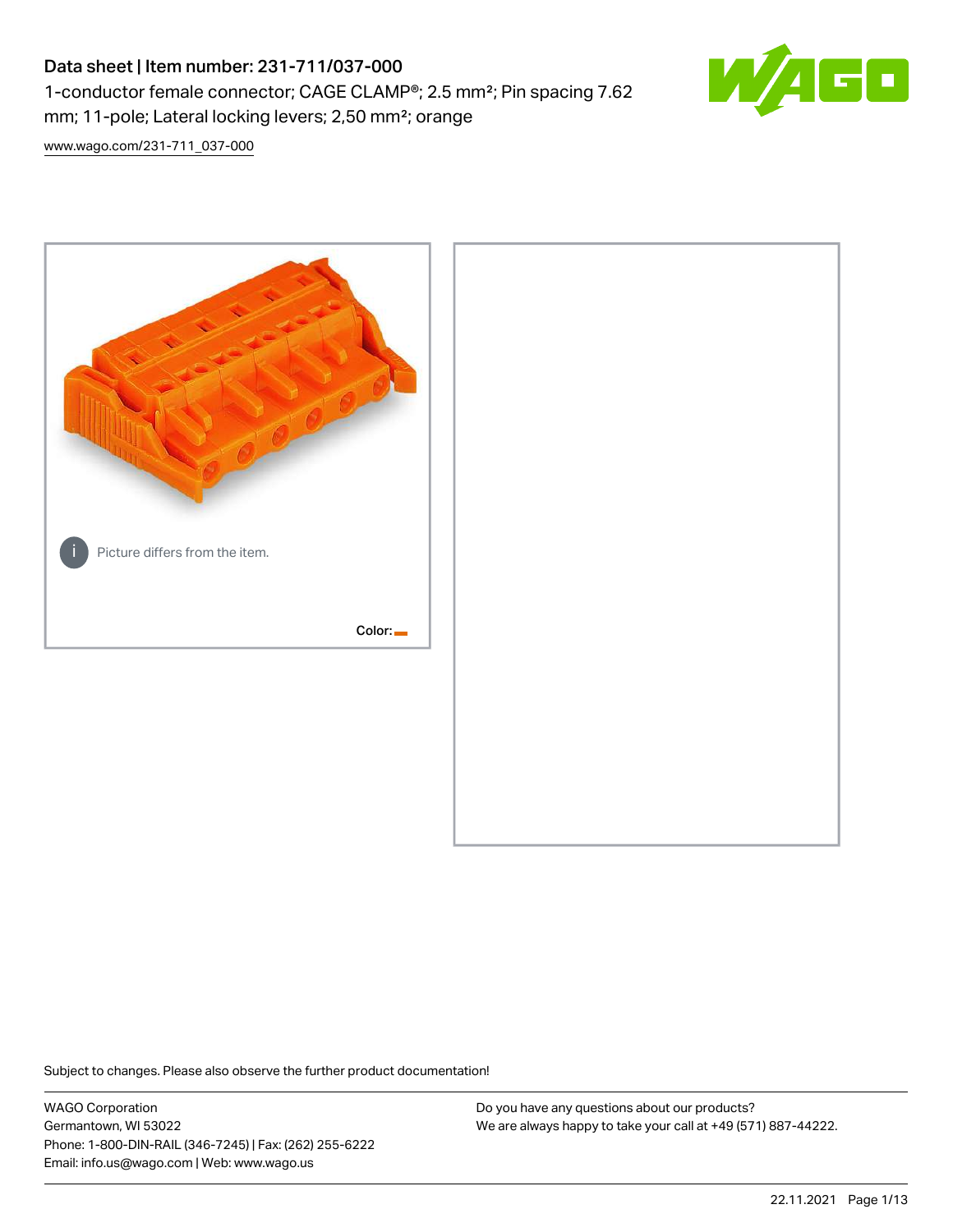

Dimensions in mm

 $L =$  (pole no.  $-1$ ) x pin spacing  $+5.08$  mm

2- to 3-pole female connectors – one latch only

#### Item description

- **Universal connection for all conductor types**
- Easy cable pre-assembly and on-unit wiring via vertical and horizontal CAGE CLAMP<sup>®</sup> actuation  $\blacksquare$
- $\blacksquare$ Integrated test ports
- $\blacksquare$ With coding fingers

Subject to changes. Please also observe the further product documentation! Data

WAGO Corporation Germantown, WI 53022 Phone: 1-800-DIN-RAIL (346-7245) | Fax: (262) 255-6222 Email: info.us@wago.com | Web: www.wago.us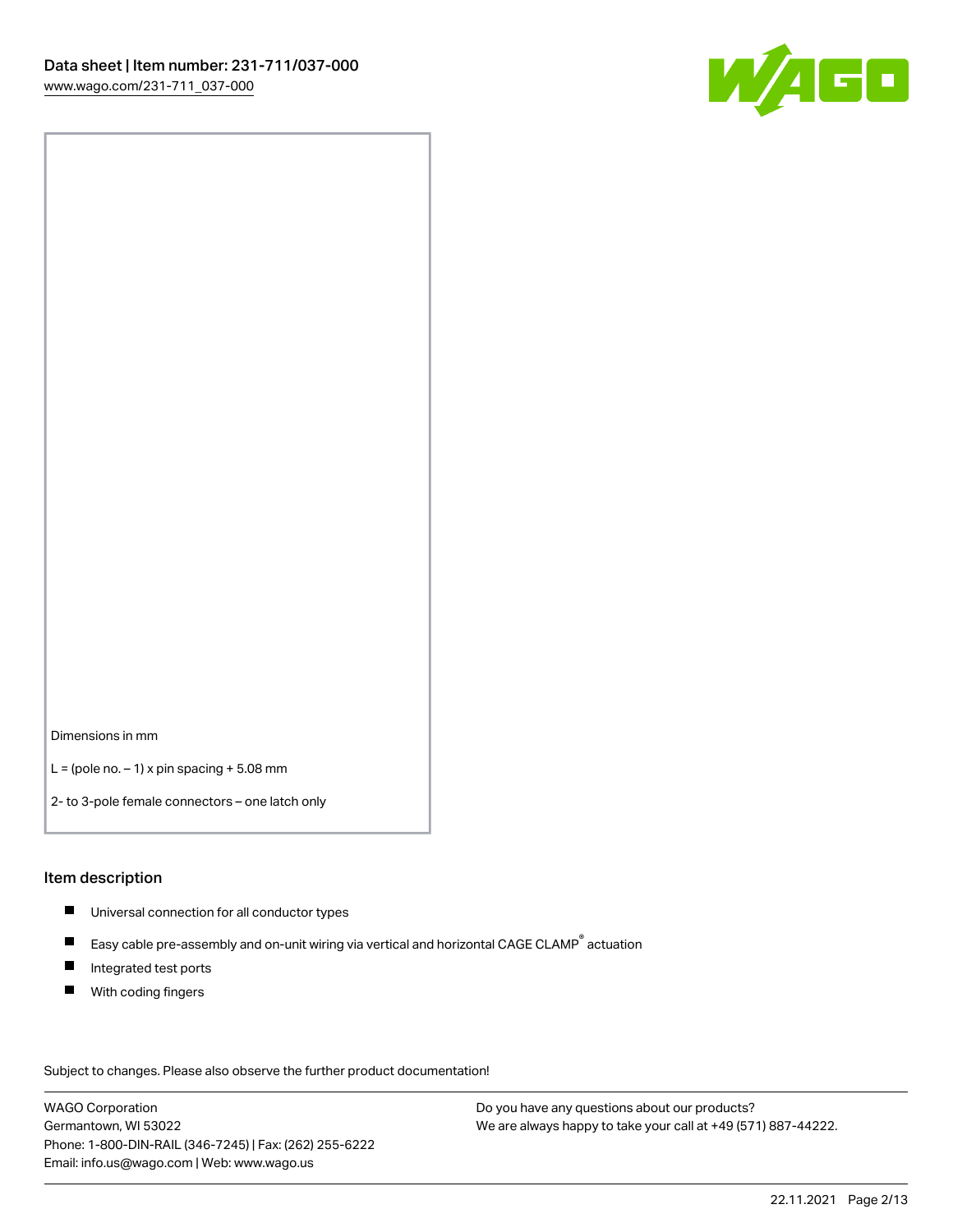

# Data Notes

| Safety information 1 | The MCS-MULTI CONNECTION SYSTEM includes connectors<br>without breaking capacity in accordance with DIN EN 61984. When<br>used as intended, these connectors must not be connected<br>/disconnected when live or under load. The circuit design should<br>ensure header pins, which can be touched, are not live when<br>unmated. |
|----------------------|-----------------------------------------------------------------------------------------------------------------------------------------------------------------------------------------------------------------------------------------------------------------------------------------------------------------------------------|
| Variants:            | Gold-plated or partially gold-plated contact surfaces<br>Other versions (or variants) can be requested from WAGO Sales or<br>configured at https://configurator.wago.com/                                                                                                                                                         |

### Electrical data

# IEC Approvals

| Ratings per                 | IEC/EN 60664-1                                                        |
|-----------------------------|-----------------------------------------------------------------------|
| Rated voltage (III / 3)     | 500 V                                                                 |
| Rated surge voltage (III/3) | 6 <sub>kV</sub>                                                       |
| Rated voltage (III/2)       | 630 V                                                                 |
| Rated surge voltage (III/2) | 6 <sub>kV</sub>                                                       |
| Nominal voltage (II/2)      | 1000V                                                                 |
| Rated surge voltage (II/2)  | 6 <sub>kV</sub>                                                       |
| Rated current               | 16A                                                                   |
| Legend (ratings)            | $(III / 2)$ $\triangle$ Overvoltage category III / Pollution degree 2 |

### UL Approvals

| Approvals per                  | UL 1059 |
|--------------------------------|---------|
| Rated voltage UL (Use Group B) | 300 V   |
| Rated current UL (Use Group B) | 15 A    |
| Rated voltage UL (Use Group D) | 300 V   |
| Rated current UL (Use Group D) | 10 A    |

# Ratings per UL

| Rated voltage UL 1977 | 300 V |
|-----------------------|-------|
| Rated current UL 1977 |       |

#### CSA Approvals

Approvals per CSA

Subject to changes. Please also observe the further product documentation!

| <b>WAGO Corporation</b>                                | Do you have any questions about our products?                 |
|--------------------------------------------------------|---------------------------------------------------------------|
| Germantown, WI 53022                                   | We are always happy to take your call at +49 (571) 887-44222. |
| Phone: 1-800-DIN-RAIL (346-7245)   Fax: (262) 255-6222 |                                                               |
| Email: info.us@wago.com   Web: www.wago.us             |                                                               |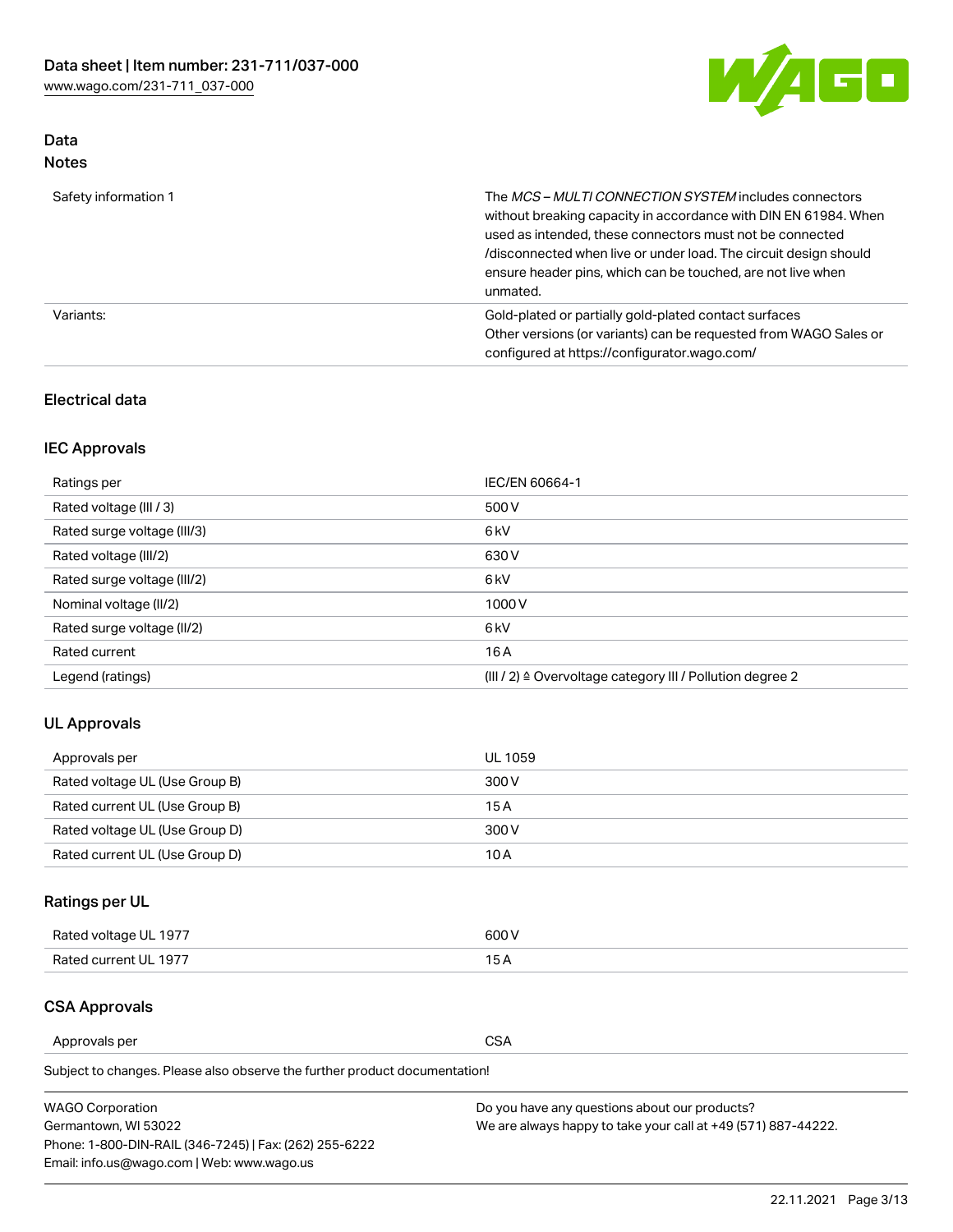[www.wago.com/231-711\\_037-000](http://www.wago.com/231-711_037-000)



| Rated voltage CSA (Use Group B) | 300 V |
|---------------------------------|-------|
| Rated current CSA (Use Group B) | 15 A  |
| Rated voltage CSA (Use Group D) | 300 V |
| Rated current CSA (Use Group D) | 10 A  |

#### Connection data

| Total number of connection points |  |
|-----------------------------------|--|
| Total number of potentials        |  |
| Number of connection types        |  |
| Number of levels                  |  |

#### Connection 1

| Connection technology                             | CAGE CLAMP®                             |
|---------------------------------------------------|-----------------------------------------|
| Actuation type                                    | Operating tool                          |
| Solid conductor                                   | $0.08$ 2.5 mm <sup>2</sup> / 28  12 AWG |
| Fine-stranded conductor                           | $0.082.5$ mm <sup>2</sup> / 28  12 AWG  |
| Fine-stranded conductor; with insulated ferrule   | $0.251.5$ mm <sup>2</sup>               |
| Fine-stranded conductor; with uninsulated ferrule | $0.252.5$ mm <sup>2</sup>               |
| Strip length                                      | $89$ mm / 0.31  0.35 inch               |
| Number of poles                                   | 11                                      |
| Conductor entry direction to mating direction     | 0°                                      |
|                                                   |                                         |

# Physical data

| Pin spacing | 7.62 mm / 0.3 inch    |
|-------------|-----------------------|
| Width       | 97.88 mm / 3.854 inch |
| Height      | 14.3 mm / 0.563 inch  |
| Depth       | 29.6 mm / 1.165 inch  |

#### Plug-in connection

| Contact type (pluggable connector) | Female connector/socket |
|------------------------------------|-------------------------|
| Connector (connection type)        | for conductor           |
| Mismating protection               | No.                     |
| Locking of plug-in connection      | locking lever           |

# Material data

Color contracts and contracts of the contracts of the contracts of the contracts of the contracts of the contracts of the contracts of the contracts of the contracts of the contracts of the contracts of the contracts of th

Subject to changes. Please also observe the further product documentation! Material group I

| <b>WAGO Corporation</b>                                | Do you have any questions about our products?                 |
|--------------------------------------------------------|---------------------------------------------------------------|
| Germantown, WI 53022                                   | We are always happy to take your call at +49 (571) 887-44222. |
| Phone: 1-800-DIN-RAIL (346-7245)   Fax: (262) 255-6222 |                                                               |
| Email: info.us@wago.com   Web: www.wago.us             |                                                               |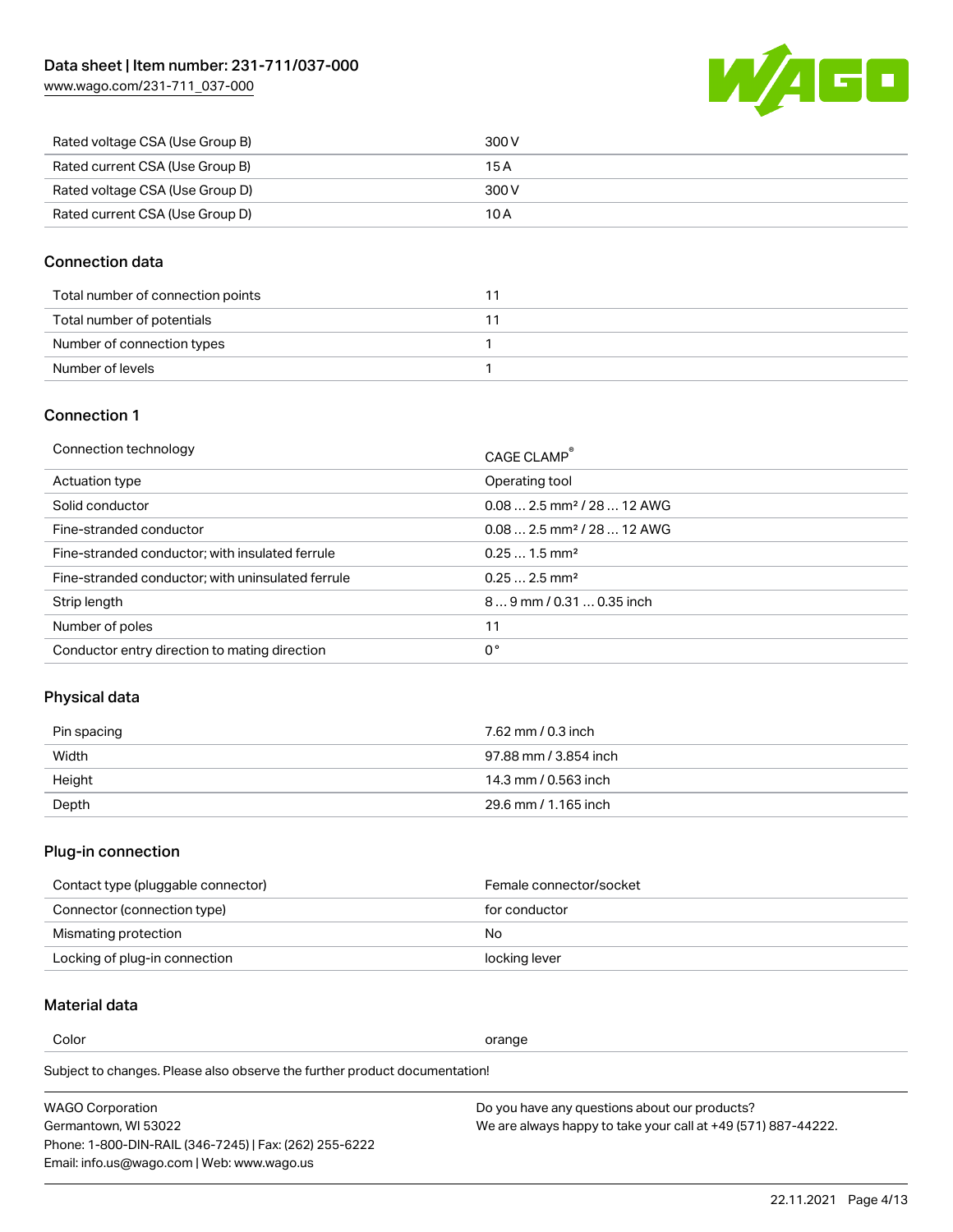[www.wago.com/231-711\\_037-000](http://www.wago.com/231-711_037-000)



| Material group              |                                   |
|-----------------------------|-----------------------------------|
| Insulation material         | Polyamide (PA66)                  |
| Flammability class per UL94 | V <sub>0</sub>                    |
| Clamping spring material    | Chrome nickel spring steel (CrNi) |
| Contact material            | Copper alloy                      |
| Contact plating             | tin-plated                        |
| Fire load                   | 0.424 MJ                          |
| Weight                      | 24.6g                             |
|                             |                                   |

#### Environmental requirements

| Limit temperature range | $-60+85 °C$ |  |
|-------------------------|-------------|--|
|-------------------------|-------------|--|

#### Commercial data

| Product Group         | 3 (Multi Conn. System) |
|-----------------------|------------------------|
| PU (SPU)              | 10 Stück               |
| Packaging type        | box                    |
| Country of origin     | <b>DE</b>              |
| <b>GTIN</b>           | 4044918376846          |
| Customs tariff number | 8536694040             |

#### Approvals / Certificates

#### Country specific Approvals

| Logo | Approval                               | <b>Additional Approval Text</b> | Certificate<br>name |
|------|----------------------------------------|---------------------------------|---------------------|
|      | CВ<br>DEKRA Certification B.V.         | IEC 61984                       | NL-39756            |
|      | <b>CSA</b><br>DEKRA Certification B.V. | C <sub>22.2</sub>               | 1466354             |

#### Ship Approvals

| Logo | Approval                                  | <b>Additional Approval Text</b> | Certificate<br>name               |
|------|-------------------------------------------|---------------------------------|-----------------------------------|
| ABS  | <b>ABS</b><br>American Bureau of Shipping | $\overline{\phantom{0}}$        | $19-$<br>HG1869876-<br><b>PDA</b> |
|      | BV                                        | IEC 60998                       | 11915/D0                          |

Subject to changes. Please also observe the further product documentation!

| <b>WAGO Corporation</b>                                | Do you have any questions about our products?                 |
|--------------------------------------------------------|---------------------------------------------------------------|
| Germantown, WI 53022                                   | We are always happy to take your call at +49 (571) 887-44222. |
| Phone: 1-800-DIN-RAIL (346-7245)   Fax: (262) 255-6222 |                                                               |
| Email: info.us@wago.com   Web: www.wago.us             |                                                               |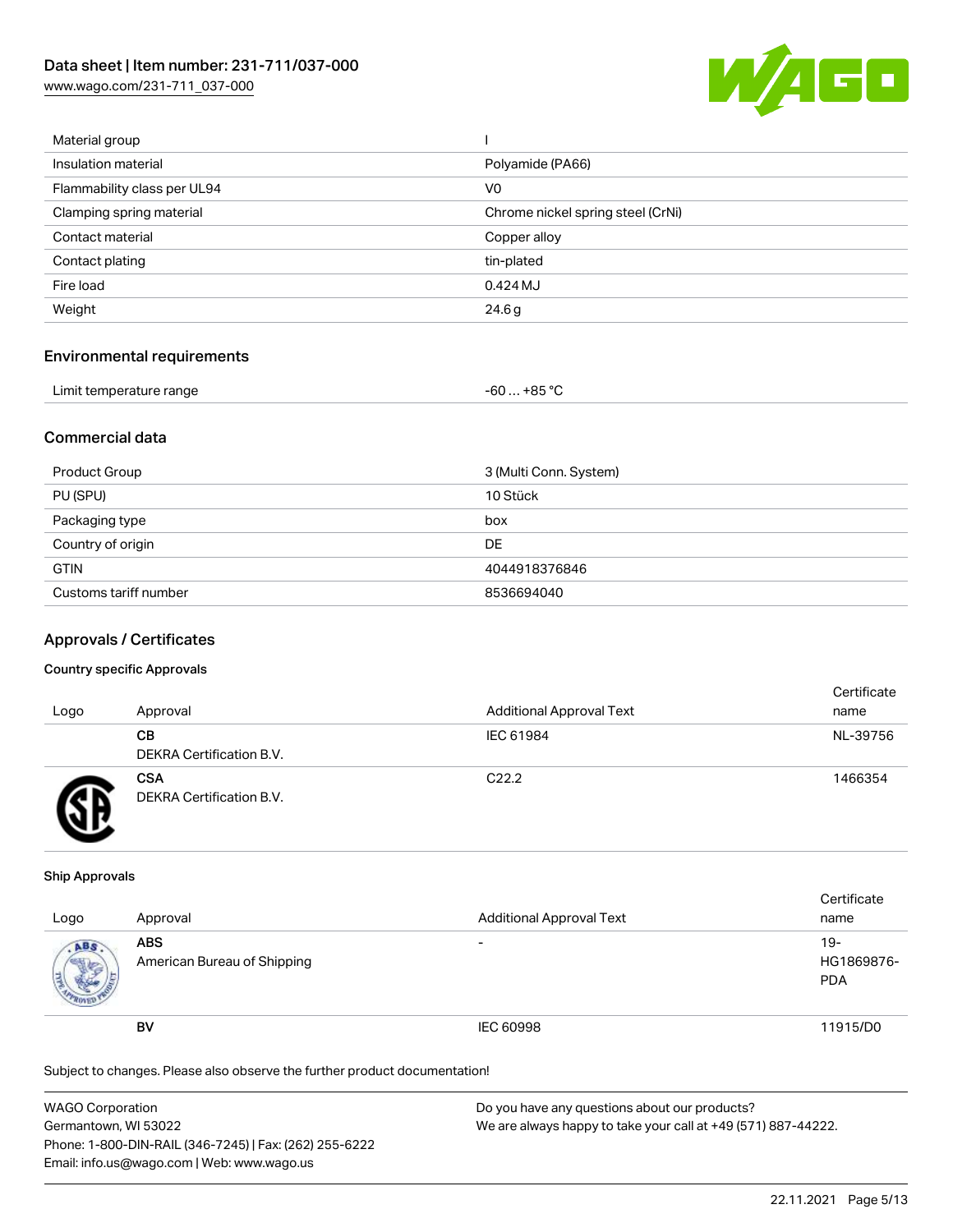



Bureau Veritas S.A. BV

#### UL-Approvals

| Logo                  | Approval                                    | <b>Additional Approval Text</b> | Certificate<br>name |
|-----------------------|---------------------------------------------|---------------------------------|---------------------|
| ГV                    | UR<br>Underwriters Laboratories Inc.        | <b>UL 1977</b>                  | E45171              |
| $\boldsymbol{\theta}$ | <b>UR</b><br>Underwriters Laboratories Inc. | <b>UL 1059</b>                  | E45172              |

#### Counterpart



# Item no.731-641

1-conductor male connector; CAGE CLAMP®; 2.5 mm²; Pin spacing 7.62 mm; 11-pole; 2,50 mm²; [www.wago.com/731-641](https://www.wago.com/731-641) orange

| Item no.231-741/001-000<br>THT male header; 1.0 x 1.0 mm solder pin; straight; Pin spacing 7.62 mm; 11-pole; orange | www.wago.com/231-741/001-<br>000 |
|---------------------------------------------------------------------------------------------------------------------|----------------------------------|
| Item no.231-941/001-000<br>THT male header; 1.0 x 1.0 mm solder pin; angled; Pin spacing 7.62 mm; 11-pole; orange   | www.wago.com/231-941/001-<br>000 |

#### Optional accessories

# Marking accessories

|                 | Marking strip                                                                                                                                                                                  |                                  |  |  |  |
|-----------------|------------------------------------------------------------------------------------------------------------------------------------------------------------------------------------------------|----------------------------------|--|--|--|
|                 | Item no.: 210-331/762-202<br>Marking strips; as a DIN A4 sheet; MARKED; 1-16 (100x); Height of marker strip: 2.3 mm/0.091 in; Strip<br>length 182 mm; Horizontal marking; Self-adhesive; white | www.wago.com/210-331<br>/762-202 |  |  |  |
|                 | Item no.: 210-332/762-020<br>Marking strips; as a DIN A4 sheet; MARKED; 1-20 (80x); Height of marker strip: 3 mm; Strip length 182<br>mm; Horizontal marking; Self-adhesive; white             | www.wago.com/210-332<br>/762-020 |  |  |  |
| <b>Ferrules</b> |                                                                                                                                                                                                |                                  |  |  |  |
| Ferrule         |                                                                                                                                                                                                |                                  |  |  |  |
|                 |                                                                                                                                                                                                |                                  |  |  |  |

Subject to changes. Please also observe the further product documentation!

WAGO Corporation Germantown, WI 53022 Phone: 1-800-DIN-RAIL (346-7245) | Fax: (262) 255-6222 Email: info.us@wago.com | Web: www.wago.us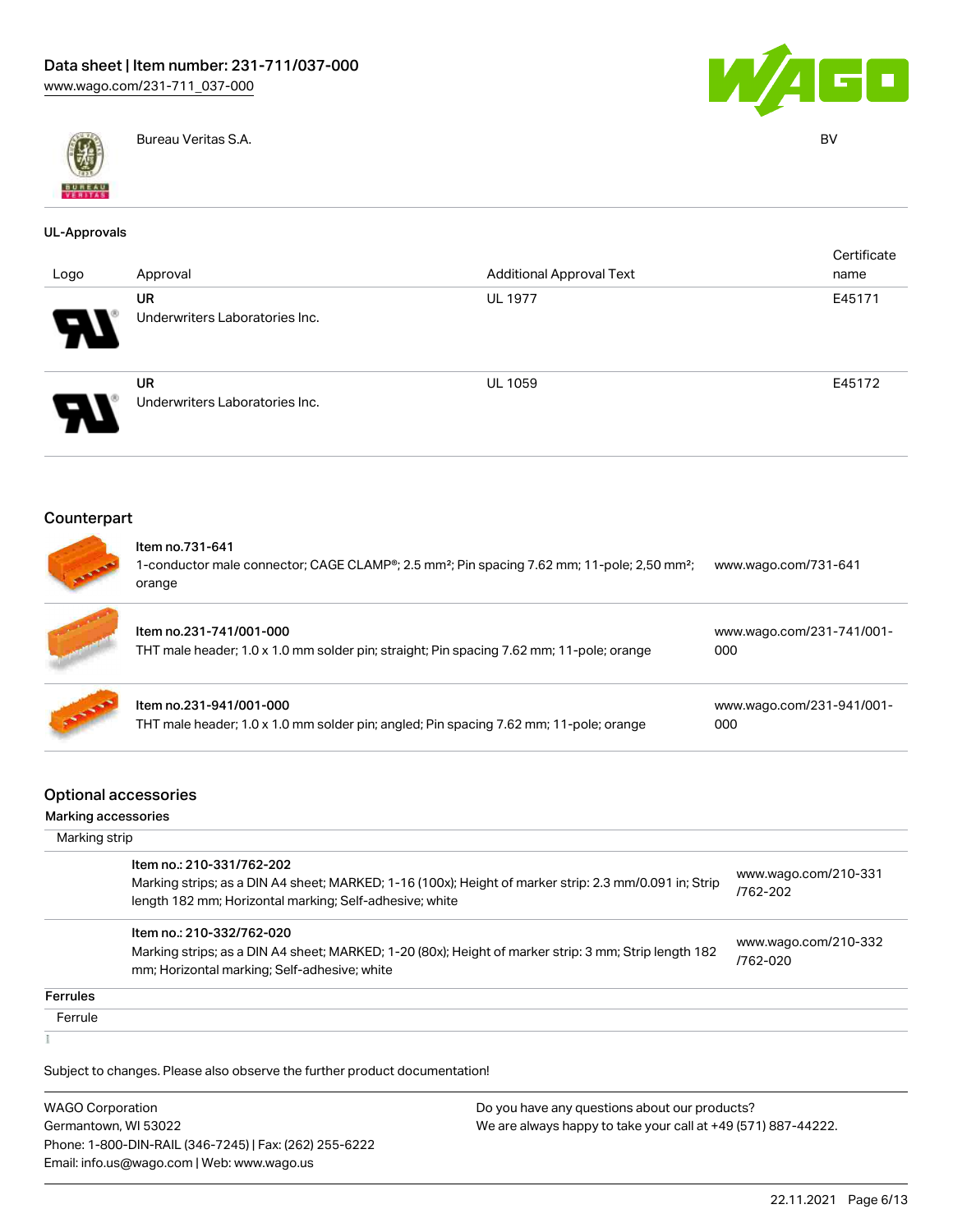# Data sheet | Item number: 231-711/037-000

[www.wago.com/231-711\\_037-000](http://www.wago.com/231-711_037-000)



| Item no.: 216-101<br>Ferrule; Sleeve for 0.5 mm <sup>2</sup> / AWG 22; uninsulated; electro-tin plated; silver-colored                                                             | www.wago.com/216-101 |
|------------------------------------------------------------------------------------------------------------------------------------------------------------------------------------|----------------------|
| Item no.: 216-104<br>Ferrule; Sleeve for 1.5 mm <sup>2</sup> / AWG 16; uninsulated; electro-tin plated; silver-colored                                                             | www.wago.com/216-104 |
| Item no.: 216-106<br>Ferrule; Sleeve for 2.5 mm <sup>2</sup> / AWG 14; uninsulated; electro-tin plated; silver-colored                                                             | www.wago.com/216-106 |
| Item no.: 216-102<br>Ferrule; Sleeve for 0.75 mm <sup>2</sup> / AWG 20; uninsulated; electro-tin plated; silver-colored                                                            | www.wago.com/216-102 |
| Item no.: 216-103<br>Ferrule; Sleeve for 1 mm <sup>2</sup> / AWG 18; uninsulated; electro-tin plated                                                                               | www.wago.com/216-103 |
| Item no.: 216-123<br>Ferrule; Sleeve for 1 mm <sup>2</sup> / AWG 18; uninsulated; electro-tin plated; silver-colored                                                               | www.wago.com/216-123 |
| Item no.: 216-122<br>Ferrule; Sleeve for 0.75 mm <sup>2</sup> / AWG 20; uninsulated; electro-tin plated; silver-colored                                                            | www.wago.com/216-122 |
| Item no.: 216-124<br>Ferrule; Sleeve for 1.5 mm <sup>2</sup> / AWG 16; uninsulated; electro-tin plated                                                                             | www.wago.com/216-124 |
| Item no.: 216-142<br>Ferrule; Sleeve for 0.75 mm <sup>2</sup> / 18 AWG; uninsulated; electro-tin plated; electrolytic copper; gastight<br>crimped; acc. to DIN 46228, Part 1/08.92 | www.wago.com/216-142 |
| Item no.: 216-132<br>Ferrule; Sleeve for 0.34 mm <sup>2</sup> / AWG 24; uninsulated; electro-tin plated                                                                            | www.wago.com/216-132 |
| Item no.: 216-121<br>Ferrule; Sleeve for 0.5 mm <sup>2</sup> / AWG 22; uninsulated; electro-tin plated; silver-colored                                                             | www.wago.com/216-121 |
| Item no.: 216-143<br>Ferrule; Sleeve for 1 mm <sup>2</sup> / AWG 18; uninsulated; electro-tin plated; electrolytic copper; gastight<br>crimped; acc. to DIN 46228, Part 1/08.92    | www.wago.com/216-143 |
| Item no.: 216-131<br>Ferrule; Sleeve for 0.25 mm <sup>2</sup> / AWG 24; uninsulated; electro-tin plated; silver-colored                                                            | www.wago.com/216-131 |
| Item no.: 216-141<br>Ferrule; Sleeve for 0.5 mm <sup>2</sup> / 20 AWG; uninsulated; electro-tin plated; electrolytic copper; gastight<br>crimped; acc. to DIN 46228, Part 1/08.92  | www.wago.com/216-141 |
| Item no.: 216-152<br>Ferrule; Sleeve for 0.34 mm <sup>2</sup> / AWG 24; uninsulated; electro-tin plated                                                                            | www.wago.com/216-152 |
| Item no.: 216-203<br>Ferrule; Sleeve for 1 mm <sup>2</sup> / AWG 18; insulated; electro-tin plated; red                                                                            | www.wago.com/216-203 |
| Item no.: 216-202<br>Ferrule; Sleeve for 0.75 mm <sup>2</sup> / 18 AWG; insulated; electro-tin plated; gray                                                                        | www.wago.com/216-202 |
| Item no.: 216-151<br>Ferrule; Sleeve for 0.25 mm <sup>2</sup> / AWG 24; uninsulated; electro-tin plated                                                                            | www.wago.com/216-151 |

WAGO Corporation Germantown, WI 53022 Phone: 1-800-DIN-RAIL (346-7245) | Fax: (262) 255-6222 Email: info.us@wago.com | Web: www.wago.us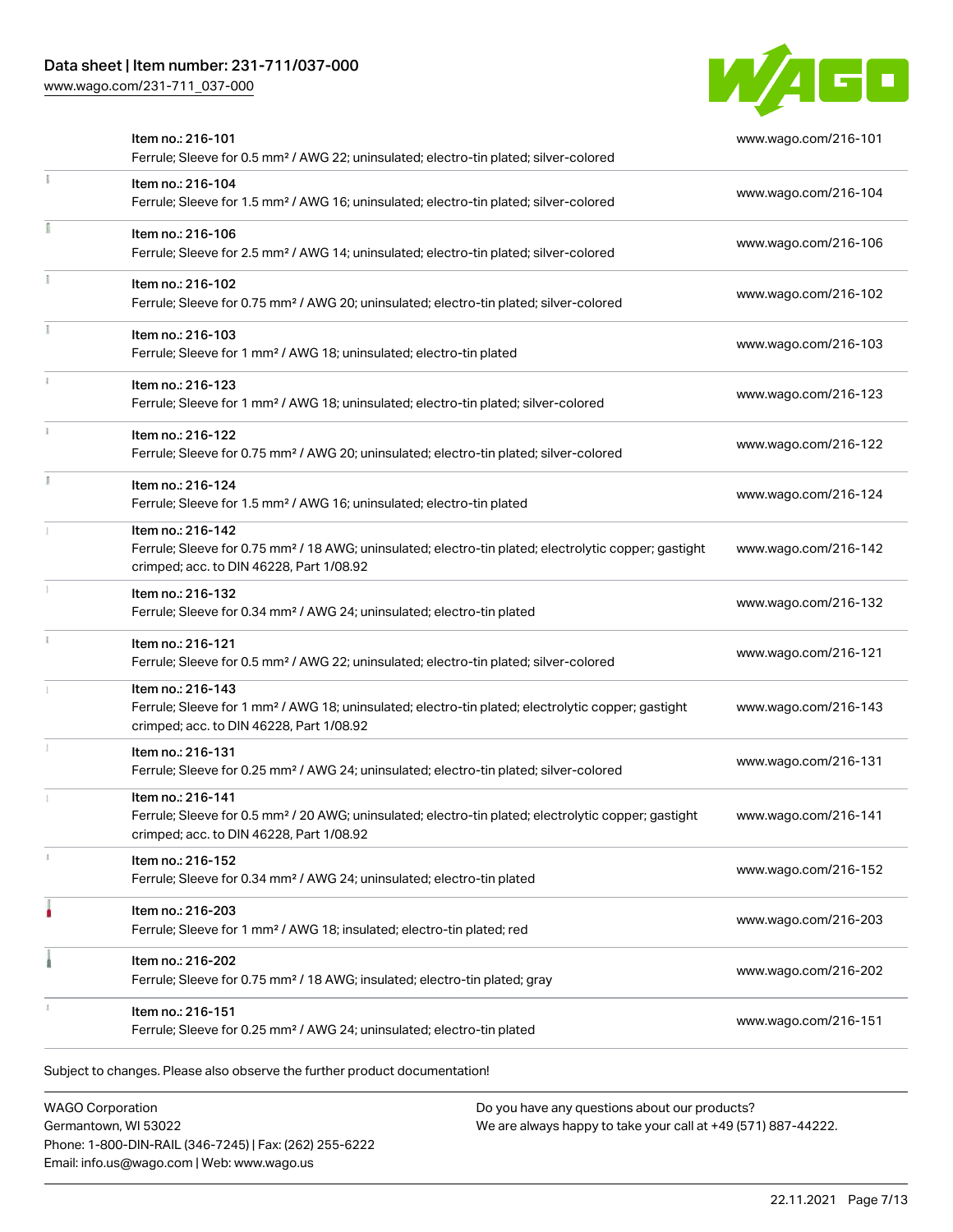# Data sheet | Item number: 231-711/037-000

[www.wago.com/231-711\\_037-000](http://www.wago.com/231-711_037-000)



| Item no.: 216-204<br>Ferrule; Sleeve for 1.5 mm <sup>2</sup> / AWG 16; insulated; electro-tin plated; black                                                                                             | www.wago.com/216-204 |
|---------------------------------------------------------------------------------------------------------------------------------------------------------------------------------------------------------|----------------------|
| Item no.: 216-144<br>Ferrule; Sleeve for 1.5 mm <sup>2</sup> / AWG 16; uninsulated; electro-tin plated; electrolytic copper; gastight<br>crimped; acc. to DIN 46228, Part 1/08.92; silver-colored       | www.wago.com/216-144 |
| Item no.: 216-201<br>Ferrule; Sleeve for 0.5 mm <sup>2</sup> / 20 AWG; insulated; electro-tin plated; white                                                                                             | www.wago.com/216-201 |
| Item no.: 216-223<br>Ferrule; Sleeve for 1 mm <sup>2</sup> / AWG 18; insulated; electro-tin plated; red                                                                                                 | www.wago.com/216-223 |
| Item no.: 216-241<br>Ferrule; Sleeve for 0.5 mm <sup>2</sup> / 20 AWG; insulated; electro-tin plated; electrolytic copper; gastight<br>crimped; acc. to DIN 46228, Part 4/09.90; white                  | www.wago.com/216-241 |
| Item no.: 216-242<br>Ferrule; Sleeve for 0.75 mm <sup>2</sup> / 18 AWG; insulated; electro-tin plated; electrolytic copper; gastight<br>crimped; acc. to DIN 46228, Part 4/09.90; gray                  | www.wago.com/216-242 |
| Item no.: 216-222<br>Ferrule; Sleeve for 0.75 mm <sup>2</sup> / 18 AWG; insulated; electro-tin plated; gray                                                                                             | www.wago.com/216-222 |
| Item no.: 216-221<br>Ferrule; Sleeve for 0.5 mm <sup>2</sup> / 20 AWG; insulated; electro-tin plated; white                                                                                             | www.wago.com/216-221 |
| Item no.: 216-224<br>Ferrule; Sleeve for 1.5 mm <sup>2</sup> / AWG 16; insulated; electro-tin plated; black                                                                                             | www.wago.com/216-224 |
| Item no.: 216-243<br>Ferrule; Sleeve for 1 mm <sup>2</sup> / AWG 18; insulated; electro-tin plated; electrolytic copper; gastight crimped; www.wago.com/216-243<br>acc. to DIN 46228, Part 4/09.90; red |                      |
| Item no.: 216-244<br>Ferrule; Sleeve for 1.5 mm <sup>2</sup> / AWG 16; insulated; electro-tin plated; electrolytic copper; gastight<br>crimped; acc. to DIN 46228, Part 4/09.90; black                  | www.wago.com/216-244 |
| Item no.: 216-263<br>Ferrule; Sleeve for 1 mm <sup>2</sup> / AWG 18; insulated; electro-tin plated; electrolytic copper; gastight crimped; www.wago.com/216-263<br>acc. to DIN 46228, Part 4/09.90; red |                      |
| Item no.: 216-264<br>Ferrule; Sleeve for 1.5 mm <sup>2</sup> / AWG 16; insulated; electro-tin plated; electrolytic copper; gastight<br>crimped; acc. to DIN 46228, Part 4/09.90; black                  | www.wago.com/216-264 |
| Item no.: 216-284<br>Ferrule; Sleeve for 1.5 mm <sup>2</sup> / AWG 16; insulated; electro-tin plated; electrolytic copper; gastight<br>crimped; acc. to DIN 46228, Part 4/09.90; black                  | www.wago.com/216-284 |
| Item no.: 216-262<br>Ferrule; Sleeve for 0.75 mm <sup>2</sup> / 18 AWG; insulated; electro-tin plated; electrolytic copper; gastight<br>crimped; acc. to DIN 46228, Part 4/09.90; gray                  | www.wago.com/216-262 |
| Item no.: 216-301<br>Ferrule; Sleeve for 0.25 mm <sup>2</sup> / AWG 24; insulated; electro-tin plated; yellow                                                                                           | www.wago.com/216-301 |
| Item no.: 216-321<br>Ferrule; Sleeve for 0.25 mm <sup>2</sup> / AWG 24; insulated; electro-tin plated; yellow                                                                                           | www.wago.com/216-321 |
|                                                                                                                                                                                                         |                      |

WAGO Corporation Germantown, WI 53022 Phone: 1-800-DIN-RAIL (346-7245) | Fax: (262) 255-6222 Email: info.us@wago.com | Web: www.wago.us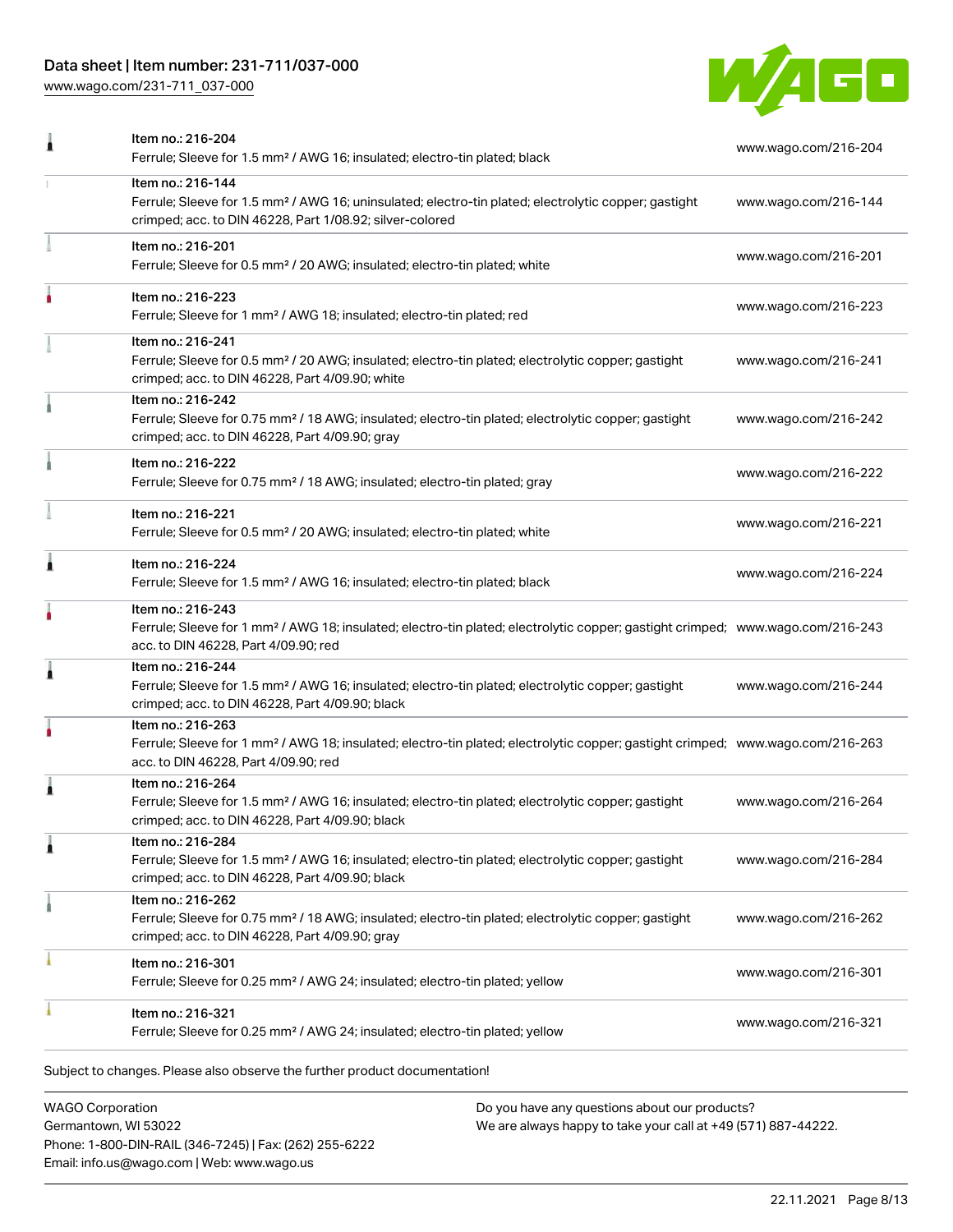[www.wago.com/231-711\\_037-000](http://www.wago.com/231-711_037-000)



|                            | Item no.: 216-322                                                                                       | www.wago.com/216-322 |
|----------------------------|---------------------------------------------------------------------------------------------------------|----------------------|
|                            | Ferrule; Sleeve for 0.34 mm <sup>2</sup> / 22 AWG; insulated; electro-tin plated; green                 |                      |
|                            | Item no.: 216-302                                                                                       | www.wago.com/216-302 |
|                            | Ferrule; Sleeve for 0.34 mm <sup>2</sup> / 22 AWG; insulated; electro-tin plated; light turquoise       |                      |
| Insulations stops          |                                                                                                         |                      |
| Insulation stop            |                                                                                                         |                      |
|                            | Item no.: 231-673                                                                                       |                      |
|                            | Insulation stop; 0.08-0.2 mm <sup>2</sup> / 0.2 mm <sup>2</sup> "s"; white                              | www.wago.com/231-673 |
|                            |                                                                                                         |                      |
|                            | Item no.: 231-674                                                                                       |                      |
|                            | Insulation stop; 0.25 - 0.5 mm <sup>2</sup> ; light gray                                                | www.wago.com/231-674 |
|                            |                                                                                                         |                      |
|                            | Item no.: 231-675                                                                                       |                      |
|                            | Insulation stop; 0.75 - 1 mm <sup>2</sup> ; dark gray                                                   | www.wago.com/231-675 |
|                            |                                                                                                         |                      |
| <b>Testing accessories</b> |                                                                                                         |                      |
| Testing accessories        |                                                                                                         |                      |
|                            | Item no.: 210-136                                                                                       |                      |
|                            | Test plug; 2 mm Ø; with 500 mm cable                                                                    | www.wago.com/210-136 |
|                            | Item no.: 231-662                                                                                       |                      |
|                            | Test plugs for female connectors; for 7.5 mm and 7.62 mm pin spacing; 2,50 mm <sup>2</sup> ; light gray | www.wago.com/231-662 |
| <b>Tools</b>               |                                                                                                         |                      |
| Operating tool             |                                                                                                         |                      |
|                            | Item no.: 231-131                                                                                       |                      |
|                            | Operating tool; made of insulating material; 1-way; loose; white                                        | www.wago.com/231-131 |
|                            |                                                                                                         |                      |
|                            | Item no.: 231-291<br>Operating tool; made of insulating material; 1-way; loose; red                     | www.wago.com/231-291 |
|                            |                                                                                                         |                      |
| Cover                      |                                                                                                         |                      |
| Cover                      |                                                                                                         |                      |
|                            | Item no.: 231-669                                                                                       | www.wago.com/231-669 |
|                            | Lockout caps; for covering unused clamping units; orange                                                |                      |

Subject to changes. Please also observe the further product documentation!

WAGO Corporation Germantown, WI 53022 Phone: 1-800-DIN-RAIL (346-7245) | Fax: (262) 255-6222 Email: info.us@wago.com | Web: www.wago.us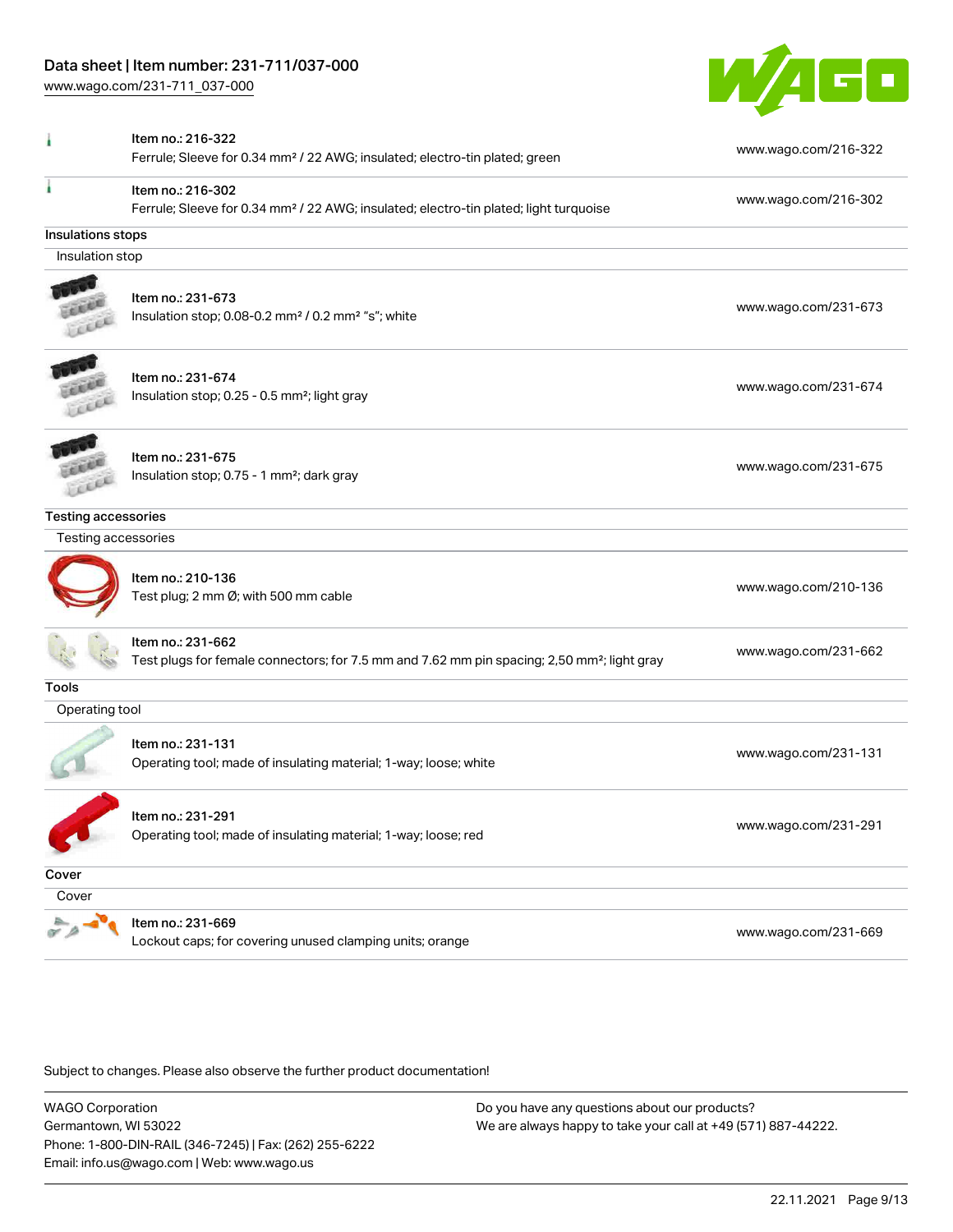

### Downloads Documentation

| <b>Additional Information</b>                                                                                                                            |            |               |          |
|----------------------------------------------------------------------------------------------------------------------------------------------------------|------------|---------------|----------|
| Technical explanations                                                                                                                                   | 2019 Apr 3 | pdf<br>2.0 MB | Download |
|                                                                                                                                                          |            |               |          |
| <b>CAD files</b>                                                                                                                                         |            |               |          |
| CAD data                                                                                                                                                 |            |               |          |
| 2D/3D Models 231-711/037-000                                                                                                                             |            | <b>URL</b>    | Download |
| <b>CAE</b> data                                                                                                                                          |            |               |          |
| EPLAN Data Portal 231-711/037-000                                                                                                                        |            | <b>URL</b>    | Download |
| ZUKEN Portal 231-711/037-000                                                                                                                             |            | <b>URL</b>    | Download |
| EPLAN Data Portal 231-711/037-000                                                                                                                        |            | URL           | Download |
| <b>Environmental Product Compliance</b>                                                                                                                  |            |               |          |
| <b>Compliance Search</b>                                                                                                                                 |            |               |          |
| Environmental Product Compliance 231-711/037-000                                                                                                         |            | <b>URL</b>    | Download |
| 1-conductor female connector; CAGE CLAMP®; 2.5 mm <sup>2</sup> ; Pin spacing 7.62 mm; 11-<br>pole; Lateral locking levers; 2,50 mm <sup>2</sup> ; orange |            |               |          |

### Installation Notes

Subject to changes. Please also observe the further product documentation!

WAGO Corporation Germantown, WI 53022 Phone: 1-800-DIN-RAIL (346-7245) | Fax: (262) 255-6222 Email: info.us@wago.com | Web: www.wago.us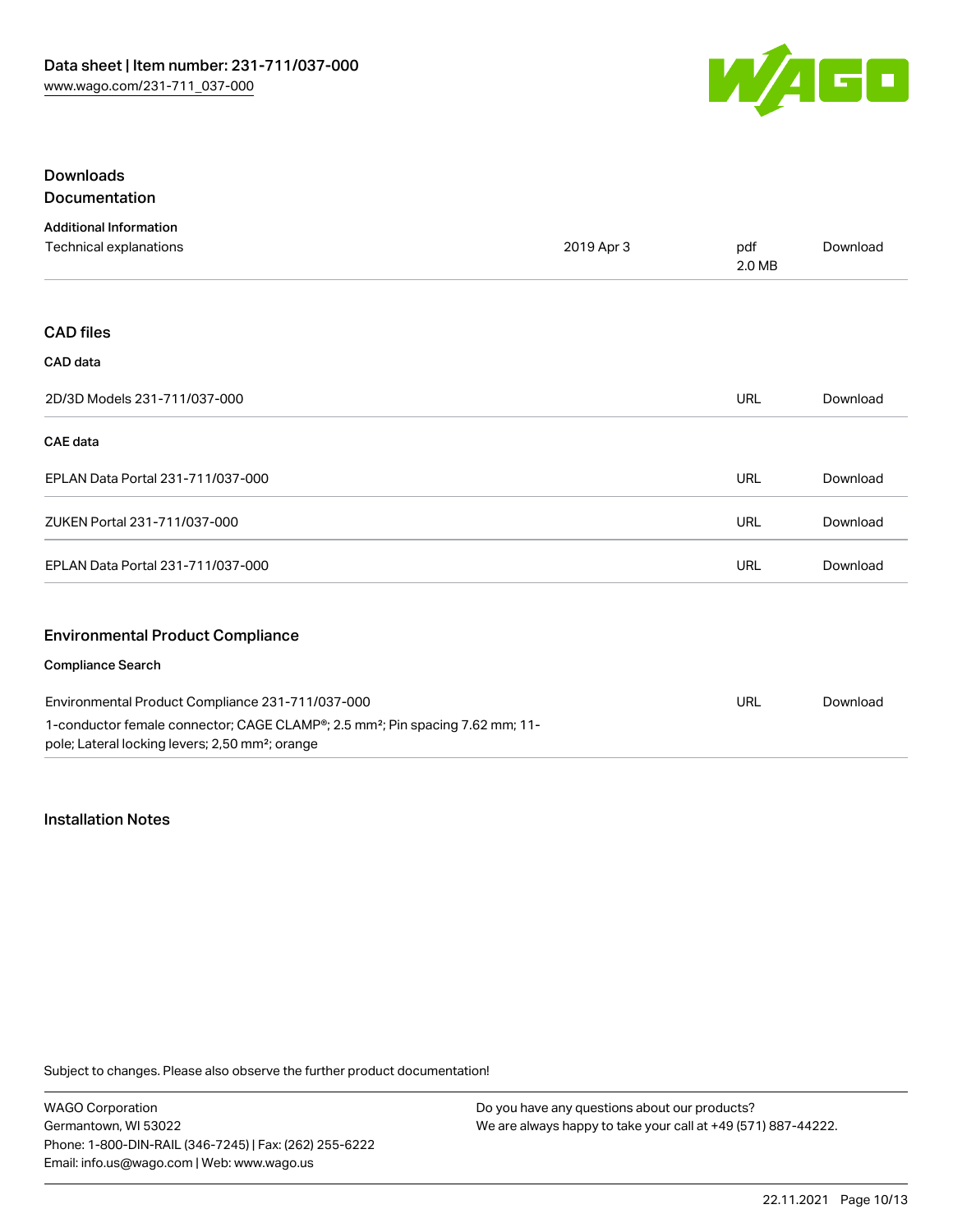



Inserting a conductor via 3.5 mm screwdriver – CAGE CLAMP® actuation parallel to conductor entry.



Inserting a conductor via 3.5 mm screwdriver – CAGE CLAMP® actuation perpendicular to conductor entry.



Inserting a conductor into CAGE CLAMP® unit via operating lever (231-291).



Inserting a conductor via operating tool.



Coding a female connector by removing coding finger(s).

Subject to changes. Please also observe the further product documentation!

WAGO Corporation Germantown, WI 53022 Phone: 1-800-DIN-RAIL (346-7245) | Fax: (262) 255-6222 Email: info.us@wago.com | Web: www.wago.us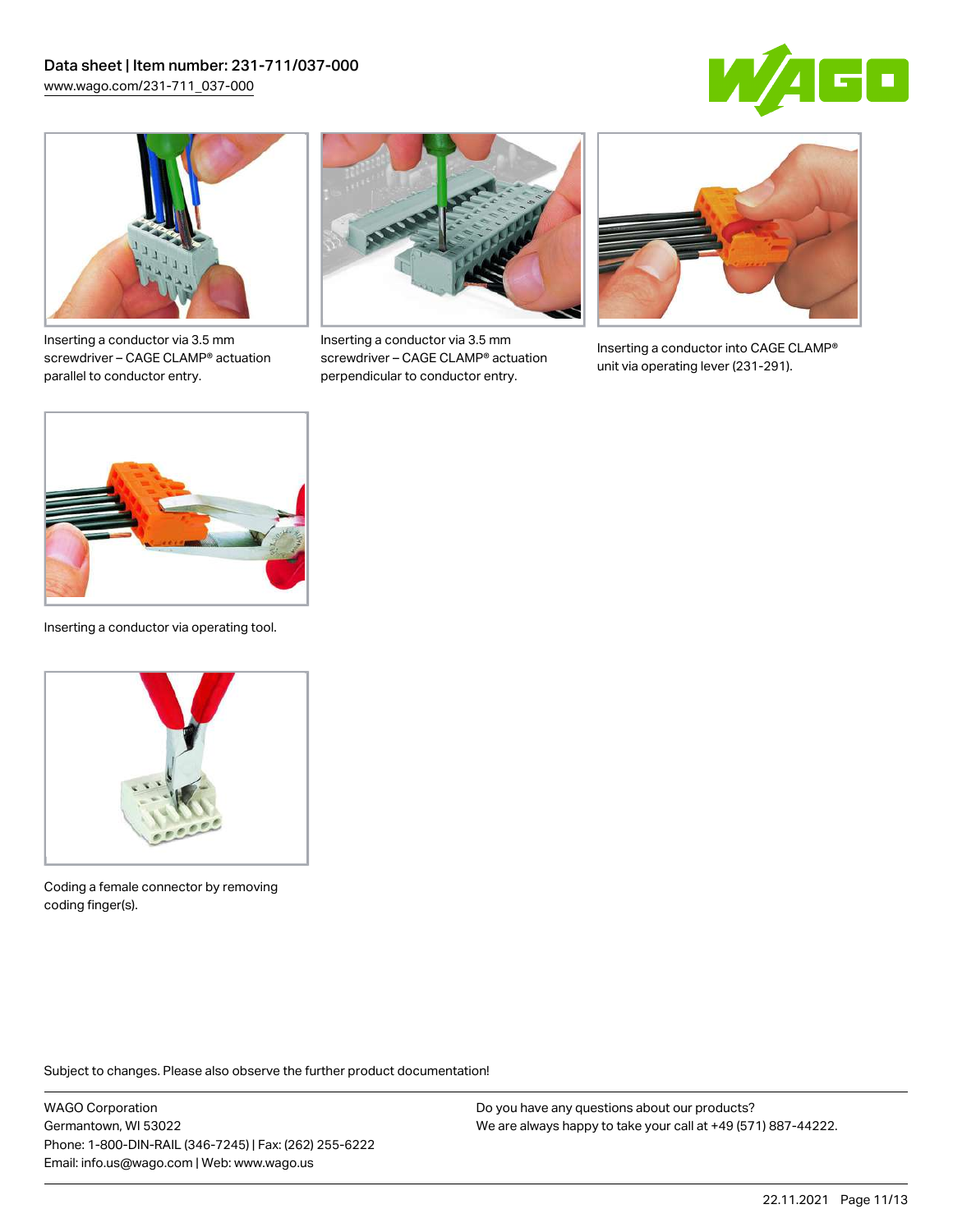



Testing – female connector with CAGE CLAMP®

Integrated test ports for testing perpendicular to conductor entry via 2 or 2.3 mm Ø test plug

Installation



Male connector with strain relief plate



Strain relief housing shown with a male connector equipped with CAGE CLAMP®

Marking

Subject to changes. Please also observe the further product documentation!

WAGO Corporation Germantown, WI 53022 Phone: 1-800-DIN-RAIL (346-7245) | Fax: (262) 255-6222 Email: info.us@wago.com | Web: www.wago.us